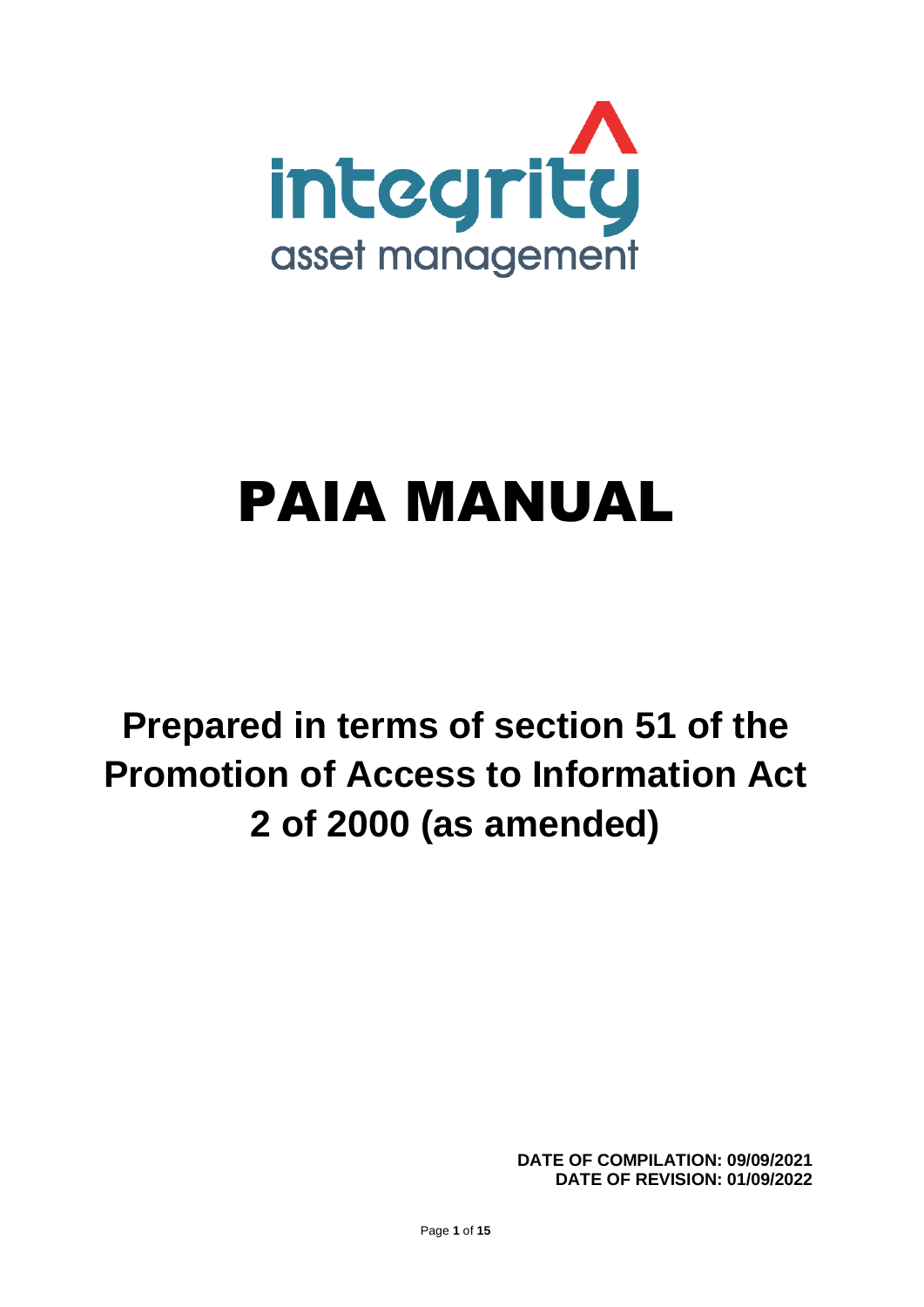# **TABLE OF CONTENTS**

# **Contents**

| $\mathbf{1}$ .   |                                                                                                                                   |
|------------------|-----------------------------------------------------------------------------------------------------------------------------------|
| 2.               |                                                                                                                                   |
| 3.               | <b>KEY CONTACT DETAILS FOR ACCESS TO INFORMATION OF INTEGRITY ASSET</b>                                                           |
| 4.               | <b>GUIDE ON HOW TO USE PAIA AND HOW TO OBTAIN ACCESS TO THE GUIDE 5</b>                                                           |
| 6.               | <b>DESCRIPTION OF THE RECORDS OF INTEGRITY ASSET MANAGEMENT WHICH</b><br>ARE AVAILABLE IN ACCORDANCE WITH ANY OTHER LEGISLATION 9 |
| $\overline{7}$ . | <b>DESCRIPTION OF THE SUBJECTS ON WHICH INTEGRITY ASSET</b><br><b>MANAGEMENT HOLDS RECORDS AND CATEGORIES OF RECORDS HELD ON</b>  |
| 8.               |                                                                                                                                   |
| 9.               |                                                                                                                                   |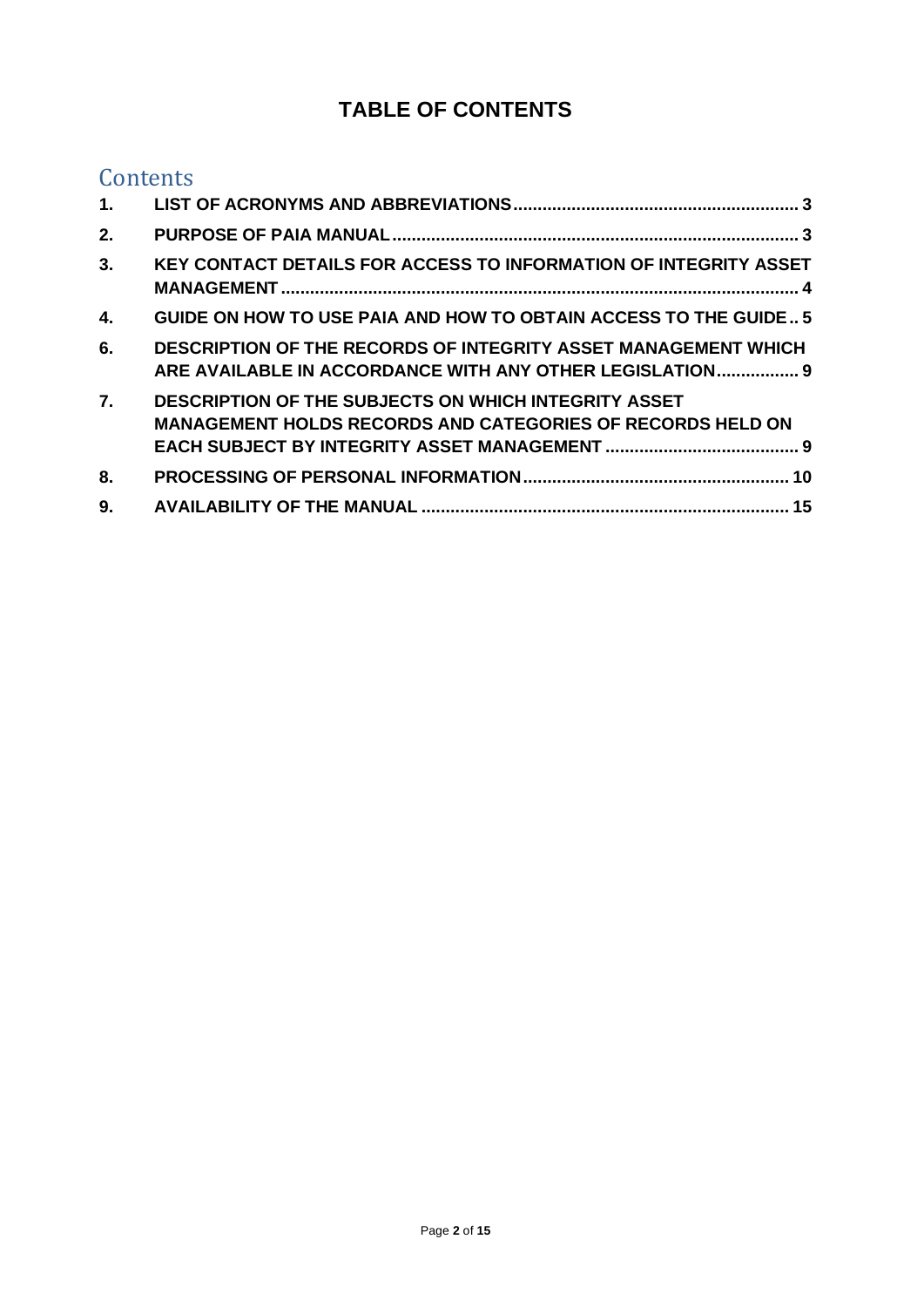#### <span id="page-2-0"></span>**1. LIST OF ACRONYMS AND ABBREVIATIONS**

|     | 1.1 "CEO"       | <b>Chief Executive Officer</b>                                      |
|-----|-----------------|---------------------------------------------------------------------|
|     | 1.2 "DIO"       | Deputy Information Officer;                                         |
|     | 1.3 "IAM"       | <b>Integrity Asset Management</b>                                   |
| 1.4 | <b>"IO"</b>     | Information Officer;                                                |
|     | 1.5 "Minister"  | Minister of Justice and Correctional Services;                      |
|     | 1.6 "PAIA"      | Promotion of Access to Information Act No. 2 of 2000 as<br>Amended; |
|     | 1.7 "POPIA"     | Protection of Personal Information Act No.4 of 2013;                |
|     | 1.8 "Regulator" | Information Regulator; and                                          |
|     | 1.9 "Republic"  | Republic of South Africa                                            |

### <span id="page-2-1"></span>**2. PURPOSE OF PAIA MANUAL**

This PAIA Manual is useful for the public to-

- 2.1 check the categories of records held by a body which are available without a person having to submit a formal PAIA request;
- 2.2 have a sufficient understanding of how to make a request for access to a record of the body, by providing a description of the subjects on which the body holds records and the categories of records held on each subject;
- 2.3 know the description of the records of the body which are available in accordance with any other legislation;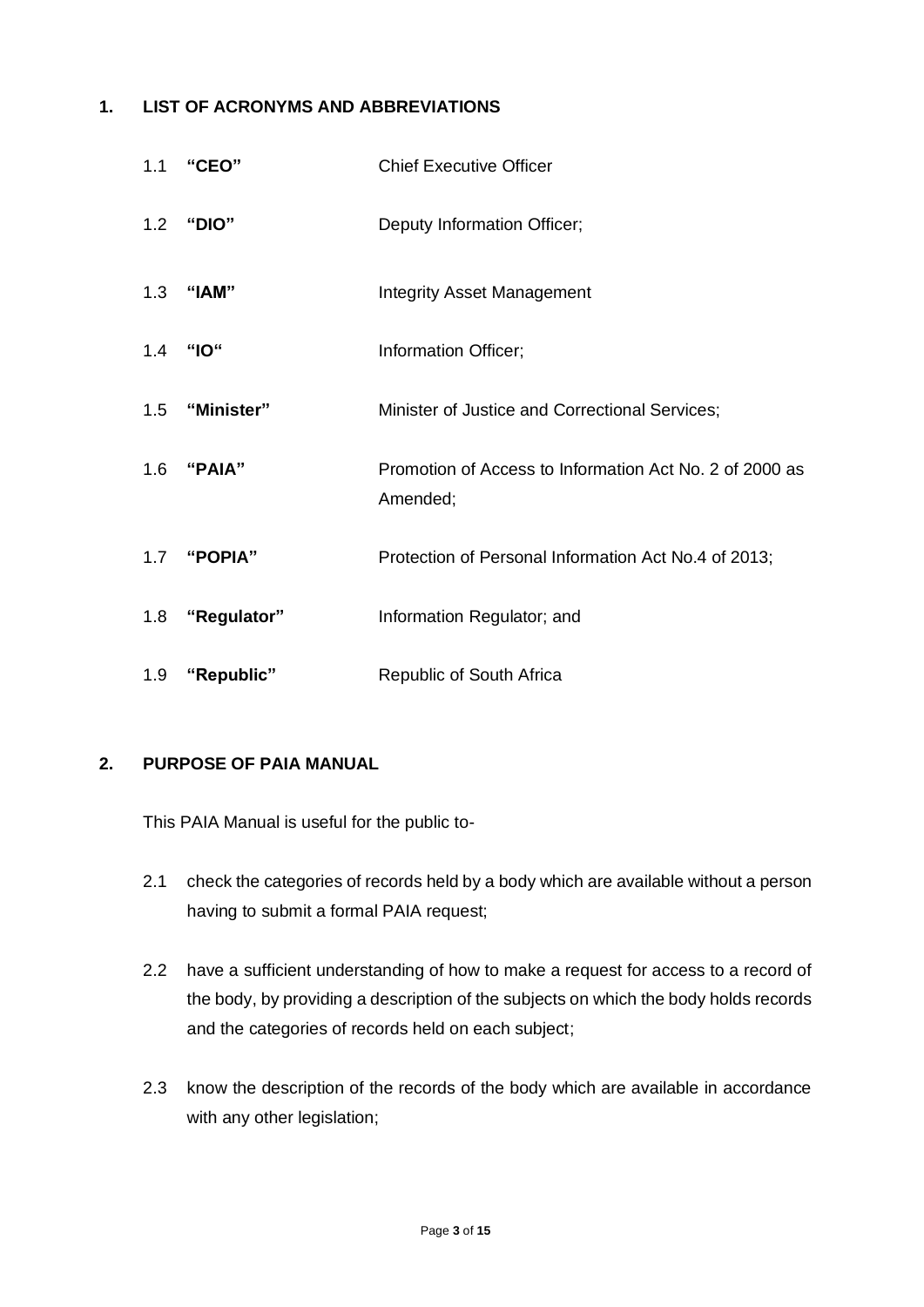- 2.4 access all the relevant contact details of the Information Officer and Deputy Information Officer who will assist the public with the records they intend to access;
- 2.5 know the description of the guide on how to use PAIA, as updated by the Regulator and how to obtain access to it;
- 2.6 know if the body will process personal information, the purpose of processing of personal information and the description of the categories of data subjects and of the information or categories of information relating thereto;
- 2.7 know the description of the categories of data subjects and of the information or categories of information relating thereto;
- 2.8 know the recipients or categories of recipients to whom the personal information may be supplied;
- 2.9 know if the body has planned to transfer or process personal information outside the Republic of South Africa and the recipients or categories of recipients to whom the personal information may be supplied; and
- 2.10 know whether the body has appropriate security measures to ensure the confidentiality, integrity and availability of the personal information which is to be processed.

# <span id="page-3-0"></span>**3. KEY CONTACT DETAILS FOR ACCESS TO INFORMATION OF INTEGRITY ASSET MANAGEMENT**

### 3.1. **Chief Information Officer**

| Name:       | Herman Reinard Brink     |
|-------------|--------------------------|
| Tel:        | 021 671 2112             |
| Email:      | herman@integrityam.co.za |
| Fax number: | 086 671 1173             |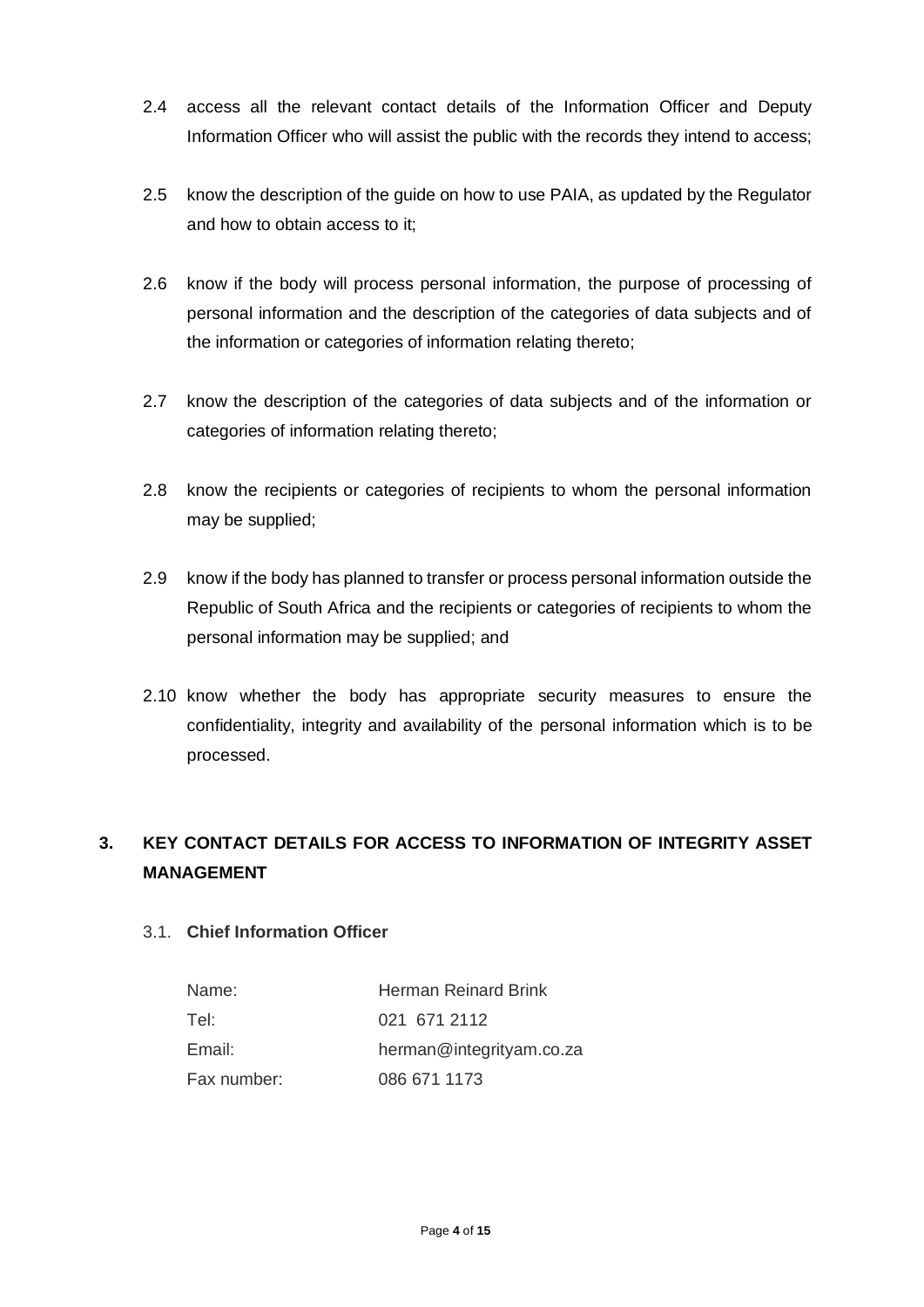#### 3.2. **Deputy Information Officer**

Integrity Asset Management does not currently have a Deputy Information Officer.

#### **3.3 Access to information general contacts**

Email: herman@integrityam.co.za

#### 3.4 **National or Head Office**

| Postal Address:          | PO Box 21749,             |
|--------------------------|---------------------------|
|                          | Kloof Street              |
|                          | Cape Town, 8008           |
|                          |                           |
| <b>Physical Address:</b> | Unit 2 Devonbosch Estate  |
|                          | Bottelary Road, Koelenhof |
|                          | Stellenbosch, 7600        |
|                          |                           |
| Telephone:               | 021 671 2112              |
|                          |                           |
| Fmail <sup>-</sup>       | info@integrityam.co.za    |
|                          |                           |
| Website:                 | www.integrityam.co.za     |

### <span id="page-4-0"></span>**4. GUIDE ON HOW TO USE PAIA AND HOW TO OBTAIN ACCESS TO THE GUIDE**

- 4.1. The Regulator has, in terms of section 10(1) of PAIA, as amended, updated and made available the revised Guide on how to use PAIA ("Guide"), in an easily comprehensible form and manner, as may reasonably be required by a person who wishes to exercise any right contemplated in PAIA and POPIA.
- 4.2. The Guide is available in each of the official languages and in braille.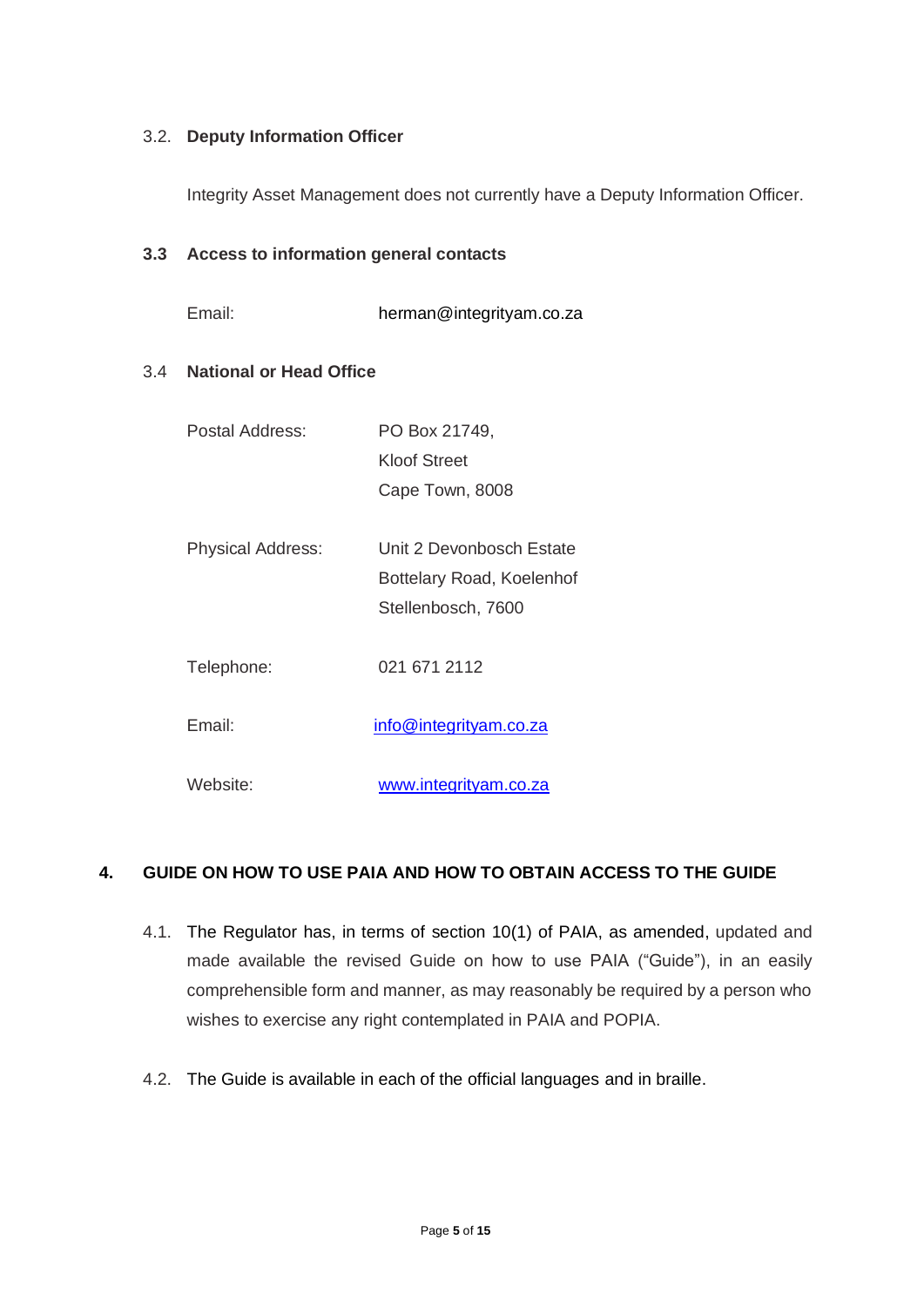- 4.3. The aforesaid Guide contains the description of-
	- 4.3.1. the objects of PAIA and POPIA;
	- 4.3.2. the postal and street address, phone and fax number and, if available, electronic mail address of-
		- 4.3.2.1. the Information Officer of every public body, and
		- 4.3.2.2. every Deputy Information Officer of every public and private body designated in terms of section  $17(1)$  of PAIA<sup>1</sup> and section 56 of POPIA<sup>2</sup>;
	- 4.3.3. the manner and form of a request for-
		- 4.3.3.1. access to a record of a public body contemplated in section 11 $3$ ; and
		- 4.3.3.2. access to a record of a private body contemplated in section  $50<sup>4</sup>$ ;
	- 4.3.4. the assistance available from the IO of a public body in terms of PAIA and POPIA;
	- 4.3.5. the assistance available from the Regulator in terms of PAIA and POPIA;

*a) that record is required for the exercise or protection of any rights;*

<sup>1</sup> Section 17(1) of PAIA- *For the purposes of PAIA, each public body must, subject to legislation governing the employment of personnel of the public body concerned, designate such number of persons as deputy information officers as are necessary to render the public body as accessible as reasonably possible for requesters of its records.*

*<sup>2</sup> Section 56(a) of POPIA- Each public and private body must make provision, in the manner prescribed in section 17 of the Promotion of Access to Information Act, with the necessary changes, for the designation of such a number of persons, if any, as deputy information officers as is necessary to perform the duties and responsibilities as set out in section 55(1) of POPIA.*

*<sup>3</sup> Section 11(1) of PAIA- A requester must be given access to a record of a public body if that requester complies with all the*  procedural requirements in PAIA relating to a request for access to that record; and access to that record is not refused in terms of *any ground for refusal contemplated in Chapter 4 of this Part.*

<sup>4</sup> *Section 50(1) of PAIA- A requester must be given access to any record of a private body if-*

*b) that person complies with the procedural requirements in PAIA relating to a request for access to that record; and*

*c) access to that record is not refused in terms of any ground for refusal contemplated in Chapter 4 of this Part.*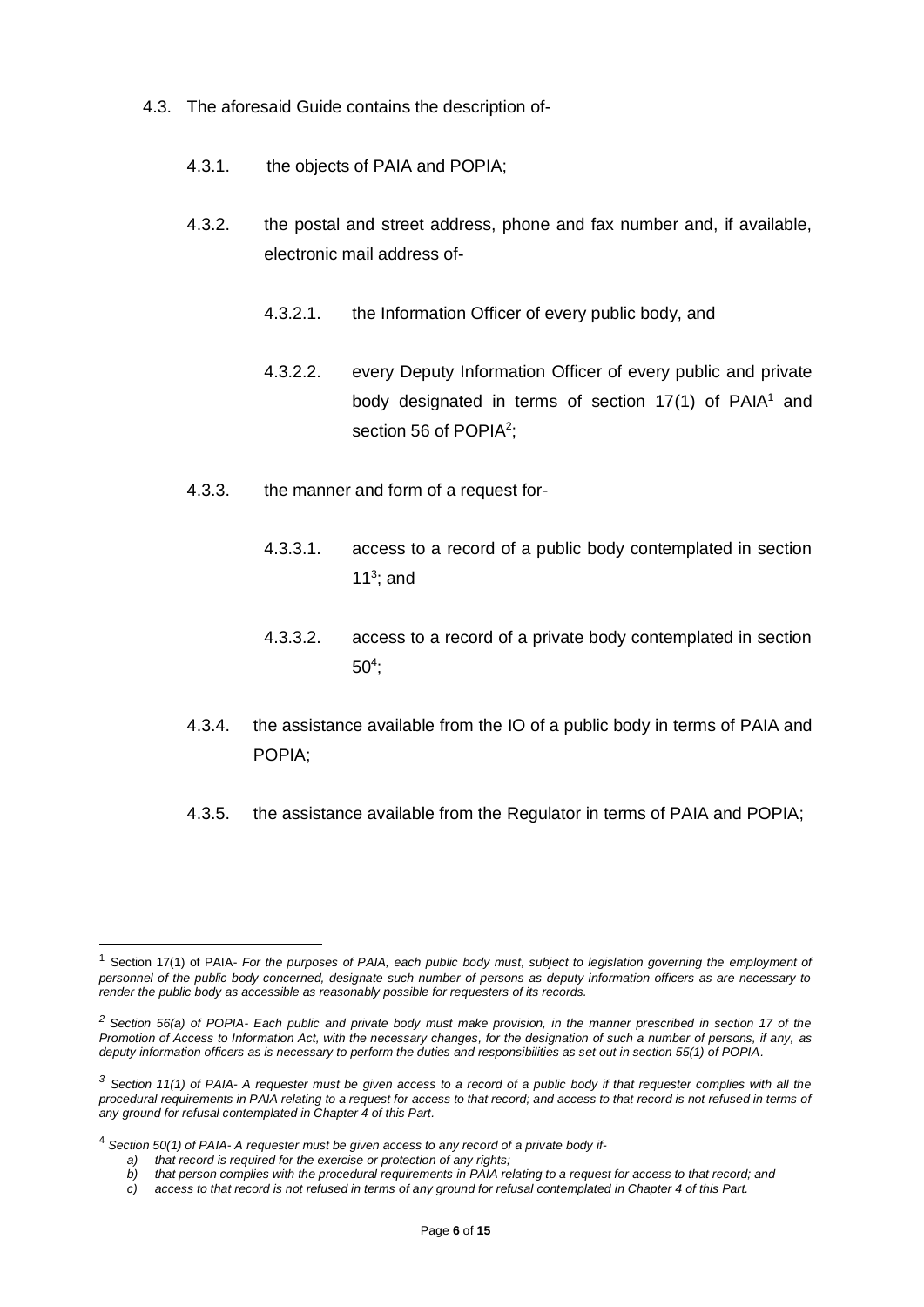- 4.3.6. all remedies in law available regarding an act or failure to act in respect of a right or duty conferred or imposed by PAIA and POPIA, including the manner of lodging-
	- 4.3.6.1. an internal appeal;
	- 4.3.6.2. a complaint to the Regulator; and
	- 4.3.6.3. an application with a court against a decision by the information officer of a public body, a decision on internal appeal or a decision by the Regulator or a decision of the head of a private body;
- 4.3.7. the provisions of sections  $14<sup>5</sup>$  and  $51<sup>6</sup>$  requiring a public body and private body, respectively, to compile a manual, and how to obtain access to a manual;
- 4.3.8. the provisions of sections  $15<sup>7</sup>$  and  $52<sup>8</sup>$  providing for the voluntary disclosure of categories of records by a public body and private body, respectively;
- 4.3.9. the notices issued in terms of sections  $22^9$  and  $54^{10}$  regarding fees to be paid in relation to requests for access; and
- 4.3.10. the regulations made in terms of section 92<sup>11</sup>.

*<sup>5</sup> Section 14(1) of PAIA- The information officer of a public body must, in at least three official languages, make available a manual containing information listed in paragraph 4 above.*

*<sup>6</sup> Section 51(1) of PAIA- The head of a private body must make available a manual containing the description of the information listed in paragraph 4 above.*

*<sup>7</sup> Section 15(1) of PAIA- The information officer of a public body, must make available in the prescribed manner a description of the categories of records of the public body that are automatically available without a person having to request access*

*<sup>8</sup> Section 52(1) of PAIA- The head of a private body may, on a voluntary basis, make available in the prescribed manner a description of the categories of records of the private body that are automatically available without a person having to request access*

*<sup>9</sup> Section 22(1) of PAIA- The information officer of a public body to whom a request for access is made, must by notice require the requester to pay the prescribed request fee (if any), before further processing the request.*

<sup>10</sup> *Section 54(1) of PAIA- The head of a private body to whom a request for access is made must by notice require the requester to pay the prescribed request fee (if any), before further processing the request.*

*<sup>11</sup> Section 92(1) of PAIA provides that –"The Minister may, by notice in the Gazette, make regulations regarding- (a) any matter which is required or permitted by this Act to be prescribed;*

*<sup>(</sup>b) any matter relating to the fees contemplated in sections 22 and 54;*

*<sup>(</sup>c) any notice required by this Act;*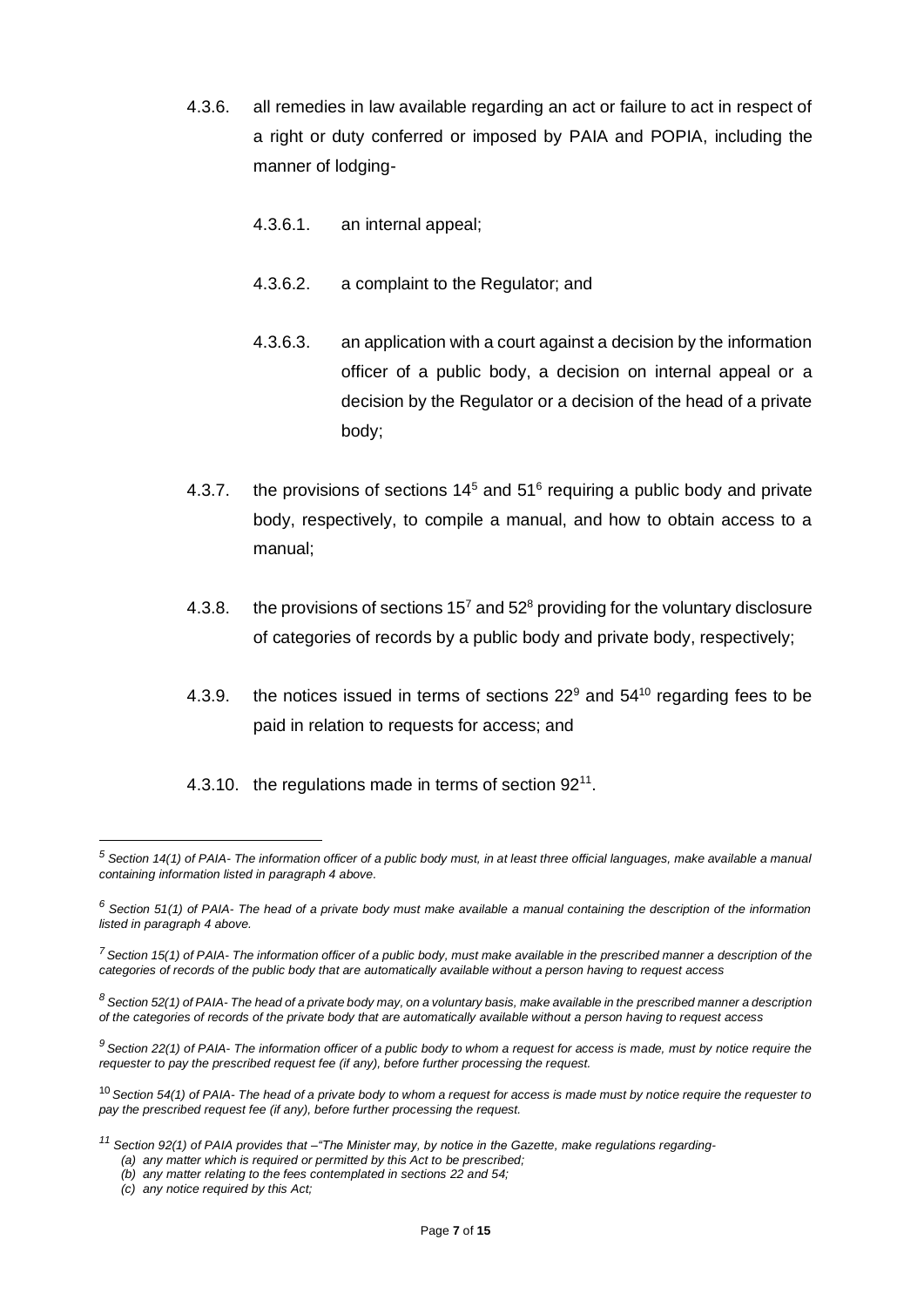- 4.4. Members of the public can inspect or make copies of the Guide from the offices of the public and private bodies, including the office of the Regulator, during normal working hours.
- 4.5. The Guide can also be obtained-
	- 4.5.1. upon request to the Information Officer;
	- 4.5.2. from the website of the Regulator [\(https://www.justice.gov.za/inforeg/\)](https://www.justice.gov.za/inforeg/).
- 4.6 A copy of the Guide is also available in the following two official languages, for public inspection during normal office hours-
	- 4.6.1 English
	- 4.6.2 Afrikaans

# **5. CATEGORIES OF RECORDS OF INTEGRITY ASSET MANAGEMENT WHICH ARE AVAILABLE WITHOUT A PERSON HAVING TO REQUEST ACCESS**

| <b>Category of records</b> | <b>Types of the Record</b>        | Available on<br><b>Website</b> | <b>Available</b><br>upon<br>request |
|----------------------------|-----------------------------------|--------------------------------|-------------------------------------|
| <b>Public Affairs</b>      | <b>Monthly Market Synopsis</b>    | X                              | X                                   |
|                            | <b>Fund Fact Sheets</b>           | X                              | X                                   |
|                            | <b>Public Company Information</b> | X                              |                                     |
|                            | Website Information               | X                              |                                     |

*<sup>(</sup>d) uniform criteria to be applied by the information officer of a public body when deciding which categories of records are to be made available in terms of section 15; and*

*<sup>(</sup>e) any administrative or procedural matter necessary to give effect to the provisions of this Act."*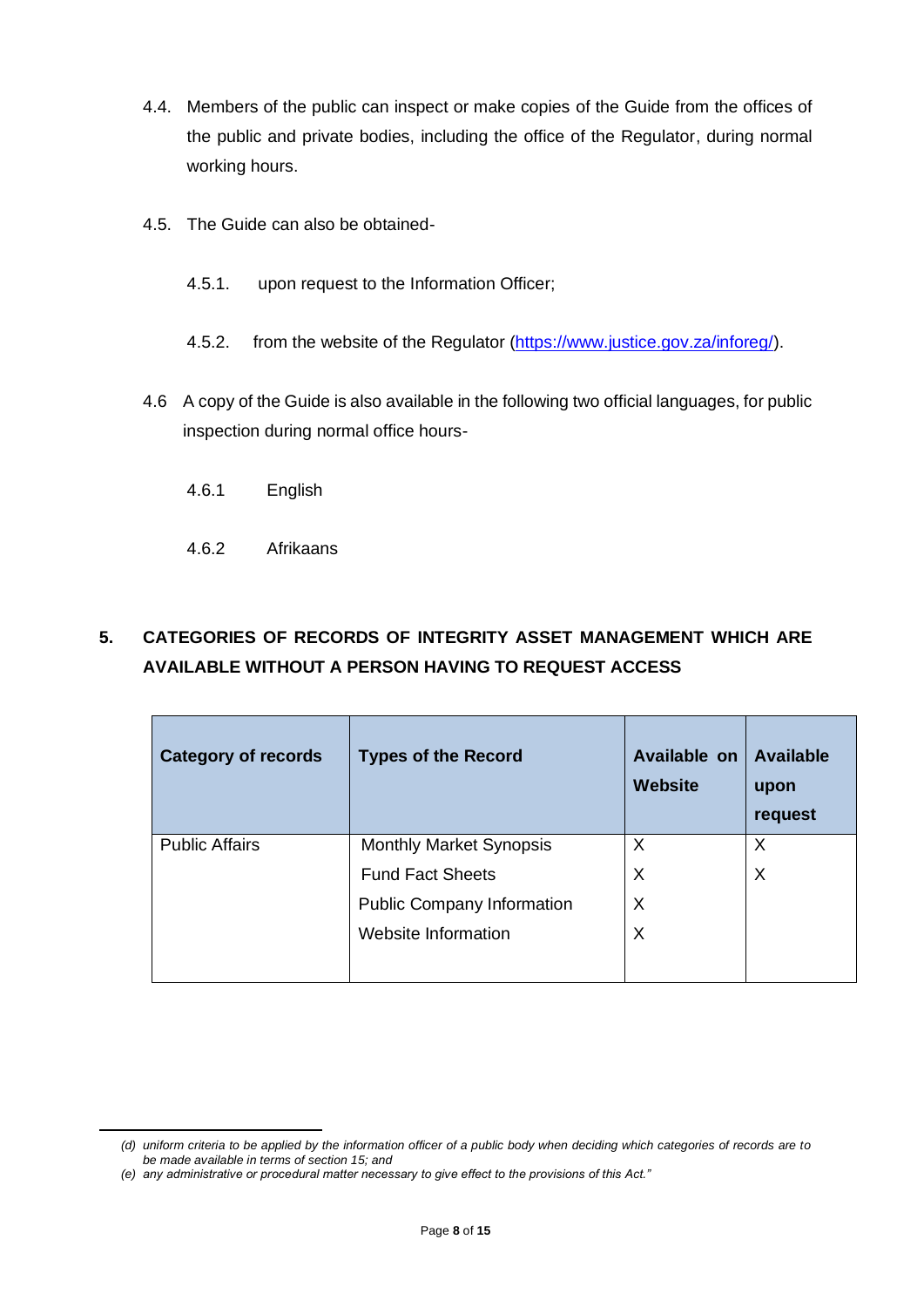# <span id="page-8-0"></span>**6. DESCRIPTION OF THE RECORDS OF INTEGRITY ASSET MANAGEMENT WHICH ARE AVAILABLE IN ACCORDANCE WITH ANY OTHER LEGISLATION**

| <b>Category of Records</b>             | <b>Applicable Legislation</b>                       |
|----------------------------------------|-----------------------------------------------------|
| <b>Privacy Policy</b>                  | Protection of Personal Information Act 4 of 2013    |
| <b>PAIA Manual</b>                     | Promotion of Access to Information Act 2 of<br>2000 |
| <b>FSCA License Certificate</b>        | Financial Advisory and Intermediary Act 37 of       |
| Conflict of Interest Management Policy | 2002 and subordinate legislation                    |
| <b>Complaints Management Policy</b>    |                                                     |

# <span id="page-8-1"></span>**7. DESCRIPTION OF THE SUBJECTS ON WHICH INTEGRITY ASSET MANAGEMENT HOLDS RECORDS AND CATEGORIES OF RECORDS HELD ON EACH SUBJECT BY INTEGRITY ASSET MANAGEMENT**

| Subjects on which the body<br>holds records | <b>Categories of records</b>         |
|---------------------------------------------|--------------------------------------|
| Finance                                     | - Bank statements                    |
|                                             | <b>Budgets</b>                       |
|                                             | Management accounts                  |
|                                             | - Asset register                     |
|                                             | - Debtor and creditor's list         |
|                                             | Invoices<br>$\overline{\phantom{a}}$ |
|                                             | - Financial statements               |
|                                             | - UIF records                        |
|                                             | - VAT records                        |
|                                             | - PAYE records                       |
|                                             |                                      |
| <b>Human Resources</b>                      | - HR policies and procedures         |
|                                             | - Advertised posts                   |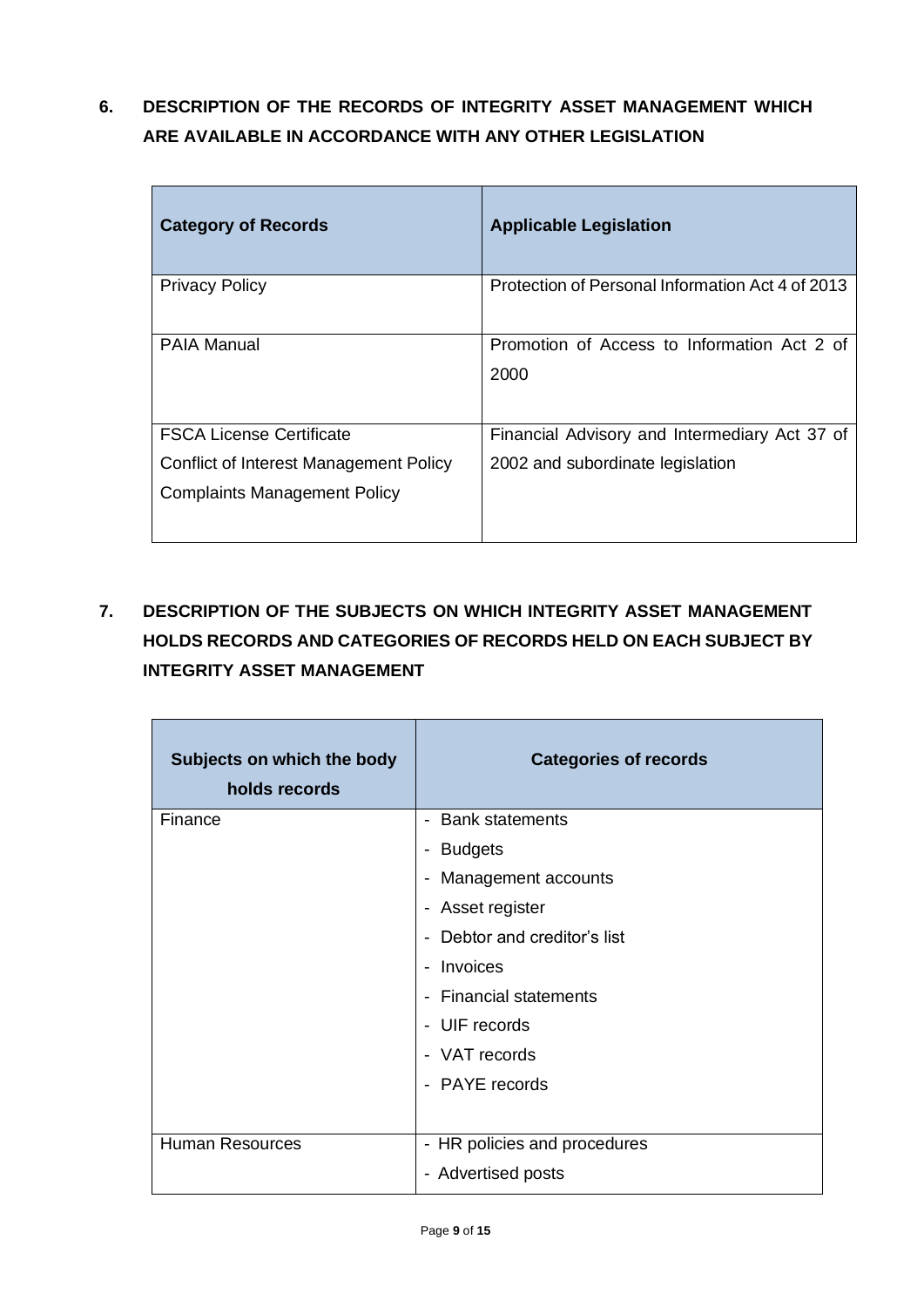| Subjects on which the body<br>holds records | <b>Categories of records</b>                     |
|---------------------------------------------|--------------------------------------------------|
|                                             | - Information of prospective employees           |
|                                             | - Employees contracts                            |
|                                             | - Training registers and material                |
|                                             | - Payroll records                                |
|                                             | - Disciplinary records                           |
|                                             | - Leave records                                  |
|                                             | - Emergency contact details                      |
|                                             |                                                  |
| Information Technology                      | - Computer Software Agreements                   |
|                                             | - Support and Maintenance Agreements             |
|                                             |                                                  |
| Risk and compliance                         | - Policies and procedures                        |
|                                             | - Risk registers                                 |
|                                             | - FSCA requirements                              |
|                                             | - FICA requirements                              |
|                                             |                                                  |
| Statutory records                           | - Company registration documents                 |
|                                             | - Shareholder register                           |
|                                             | - Minutes of meetings                            |
|                                             | - Records of changes to registration information |
|                                             |                                                  |

## <span id="page-9-0"></span>**8. PROCESSING OF PERSONAL INFORMATION**

#### **8.1 Purpose of Processing Personal Information**

Integrity Asset Management will collect personal information directly from the data subject, and process it in the course of providing services, and in conducting general communication, including in the course of applying for a job with us.

In addition, information will be collected from data subjects when they visit our website or any of our social media platforms, and when the data subject subscribes to any of our publications.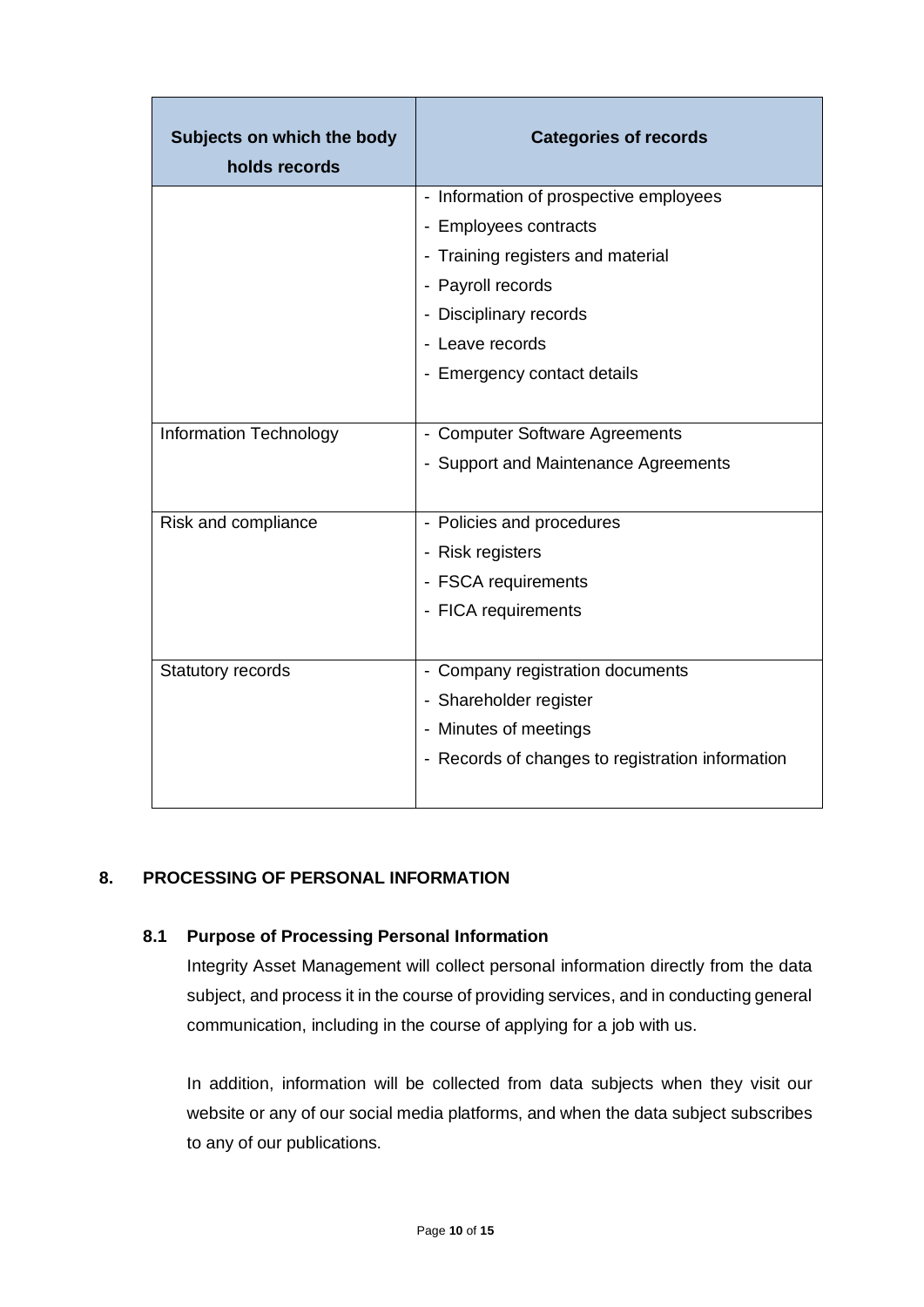In compliance with Regulations issued in terms of the Disaster Management Act, we will also collect certain information from data subjects when you visit our office.

# **8.2 Description of the categories of Data Subjects and of the information or categories of information relating thereto**

| <b>Categories of Data</b><br><b>Subjects</b> | Personal Information that may be processed                                                                                                                                                                                                                                                                                                                                                                                                                         |
|----------------------------------------------|--------------------------------------------------------------------------------------------------------------------------------------------------------------------------------------------------------------------------------------------------------------------------------------------------------------------------------------------------------------------------------------------------------------------------------------------------------------------|
| Clients (Individuals)                        | Name, surname, identity number or passport number,<br>date of birth, age, marital status, citizenship,<br>telephone numbers, email address,<br>physical and postal addresses, income tax number,<br>financial information, banking information including<br>account numbers, FICA documentation, employment<br>status.                                                                                                                                             |
| Client (Legal entities)                      | registration number,<br>Entity<br>tax-related<br>name,<br>information, contact details for<br>representatives,<br>banking information including account numbers, FICA<br>documentation.                                                                                                                                                                                                                                                                            |
| <b>Directors</b>                             | Names, identity numbers, FICA documentation,<br>contact details, biometric data.                                                                                                                                                                                                                                                                                                                                                                                   |
| <b>Service Providers</b>                     | Names, registration number, VAT numbers, contact<br>details, addresses, payment details (including bank<br>account details and invoices), contractual agreements.                                                                                                                                                                                                                                                                                                  |
| Employees / potential<br>employees           | identity number, contact details,<br>Name,<br>surname,<br>physical and postal address, date of birth, age, marital<br>status, gender, race, disability, employment history,<br>criminal background checks, CVs, education history,<br>banking details, income tax reference<br>number,<br>and<br>benefit<br>information,<br>remuneration<br>health<br>information, details related to employee performance,<br>disciplinary procedure information, biometric data. |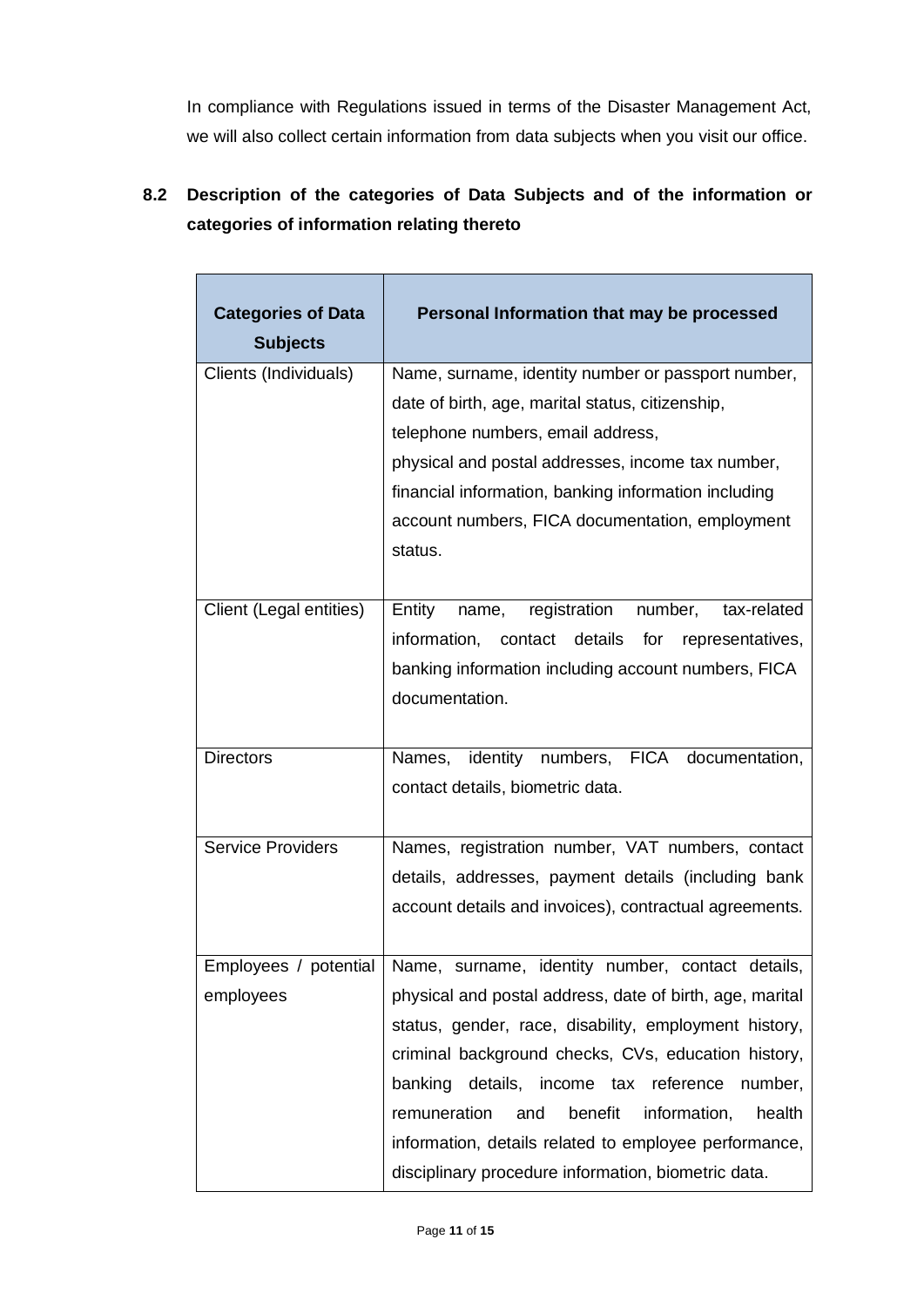| <b>Categories of Data</b><br><b>Subjects</b> | Personal Information that may be processed |
|----------------------------------------------|--------------------------------------------|
|                                              |                                            |

**8.3 The recipients or categories of recipients to whom the personal information may be supplied**

| <b>Category of personal information</b> | Recipients or Categories of Recipients to<br>whom the personal information may<br>be<br>supplied |
|-----------------------------------------|--------------------------------------------------------------------------------------------------|
| Client (Individual)                     | Product providers                                                                                |
| Name, surname, identity number or       | Compli-Serve                                                                                     |
| passport number, date of birth, age,    | <b>Financial Intelligence Centre</b>                                                             |
| marital<br>citizenship,<br>status,      | <b>Financial Sector Conduct Authority</b>                                                        |
| telephone numbers, email address,       |                                                                                                  |
| physical and postal addresses,          |                                                                                                  |
| number,<br>financial<br>income<br>tax   |                                                                                                  |
| information, banking information        |                                                                                                  |
| including account numbers, FICA         |                                                                                                  |
| documentation, employment status.       |                                                                                                  |
|                                         |                                                                                                  |
| Client (Legal entity)                   |                                                                                                  |
| Entity name, registration number,       |                                                                                                  |
| information,<br>tax-related<br>contact  |                                                                                                  |
| details for representatives, banking    |                                                                                                  |
| information<br>including<br>account     |                                                                                                  |
| numbers, financial<br>information,      |                                                                                                  |
| FICA documentation.                     |                                                                                                  |
|                                         |                                                                                                  |
| <b>Employees</b>                        | <b>Financial Sector Conduct Authority</b>                                                        |
| Name, surname, identity number,         | <b>Clients</b>                                                                                   |
| contact details, physical and postal    | South African Revenue Services                                                                   |
| address, date of birth, age, marital    | Compli-Serve                                                                                     |
| gender, race,<br>disability,<br>status, |                                                                                                  |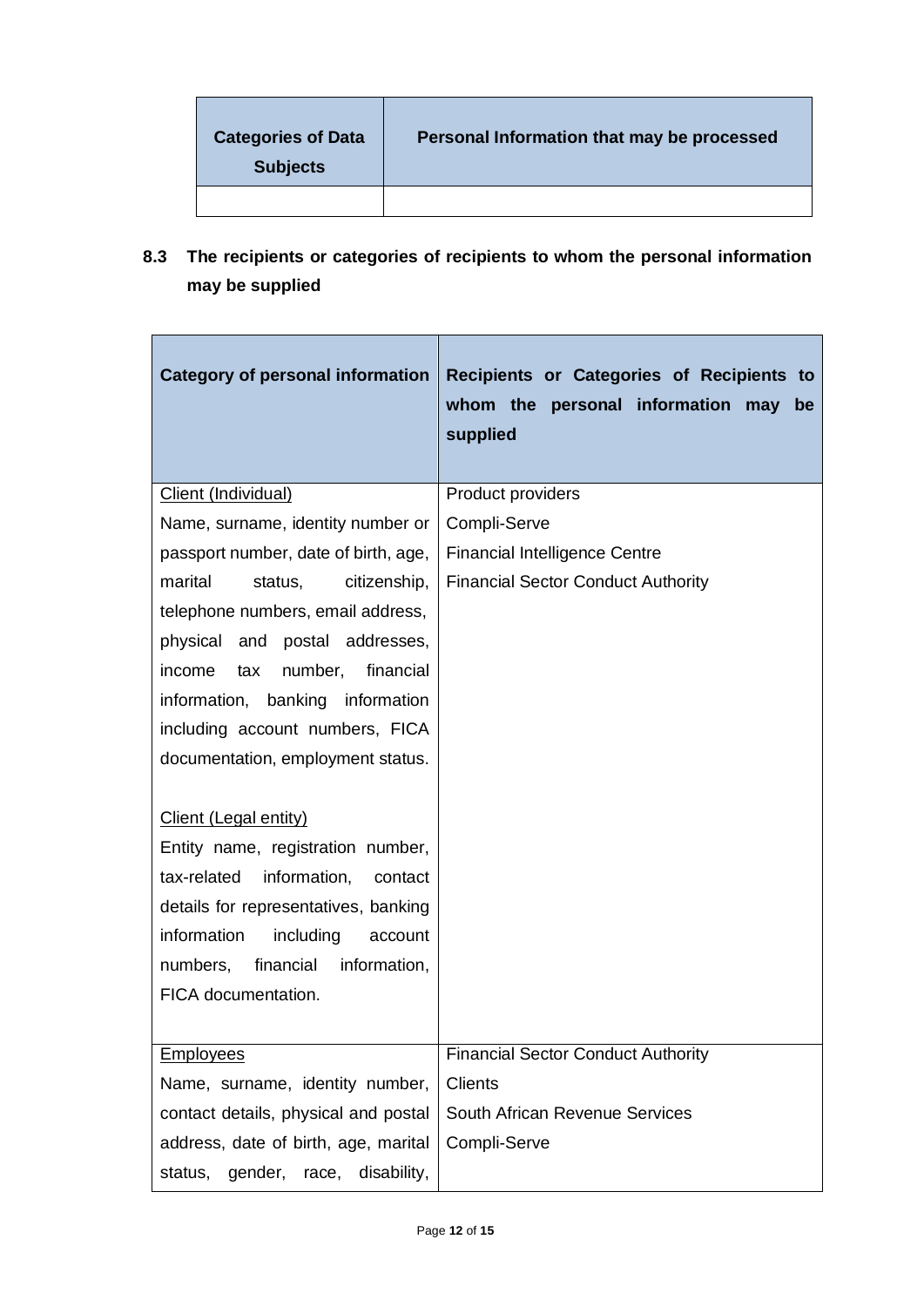| Category of personal information                                       | Recipients or Categories of Recipients to<br>whom the personal information may<br>be<br>supplied |
|------------------------------------------------------------------------|--------------------------------------------------------------------------------------------------|
| employment<br>history,<br>criminal                                     |                                                                                                  |
| background checks, CVs, education                                      |                                                                                                  |
| history, banking details, income tax                                   |                                                                                                  |
| reference number, remuneration<br>and benefit information, health      |                                                                                                  |
| information, details<br>related<br>to                                  |                                                                                                  |
| employee performance, disciplinary                                     |                                                                                                  |
| procedure information, biometric                                       |                                                                                                  |
| data.                                                                  |                                                                                                  |
|                                                                        |                                                                                                  |
| Identity number and names, for South African Police Services           |                                                                                                  |
| criminal checks                                                        |                                                                                                  |
|                                                                        |                                                                                                  |
| Qualifications,                                                        | for qualification   South African Qualifications Authority                                       |
| verifications                                                          |                                                                                                  |
|                                                                        |                                                                                                  |
| Credit and payment history, for   Credit Bureaus<br>credit information |                                                                                                  |
|                                                                        |                                                                                                  |
|                                                                        |                                                                                                  |

# **8.4 Planned transborder flows of personal information**

Integrity Asset Management may transfer the personal information of clients to product provider in Ireland which is subject to European Union General Data Protection Regulation.

The categories of personal information that can be transferred is as follows: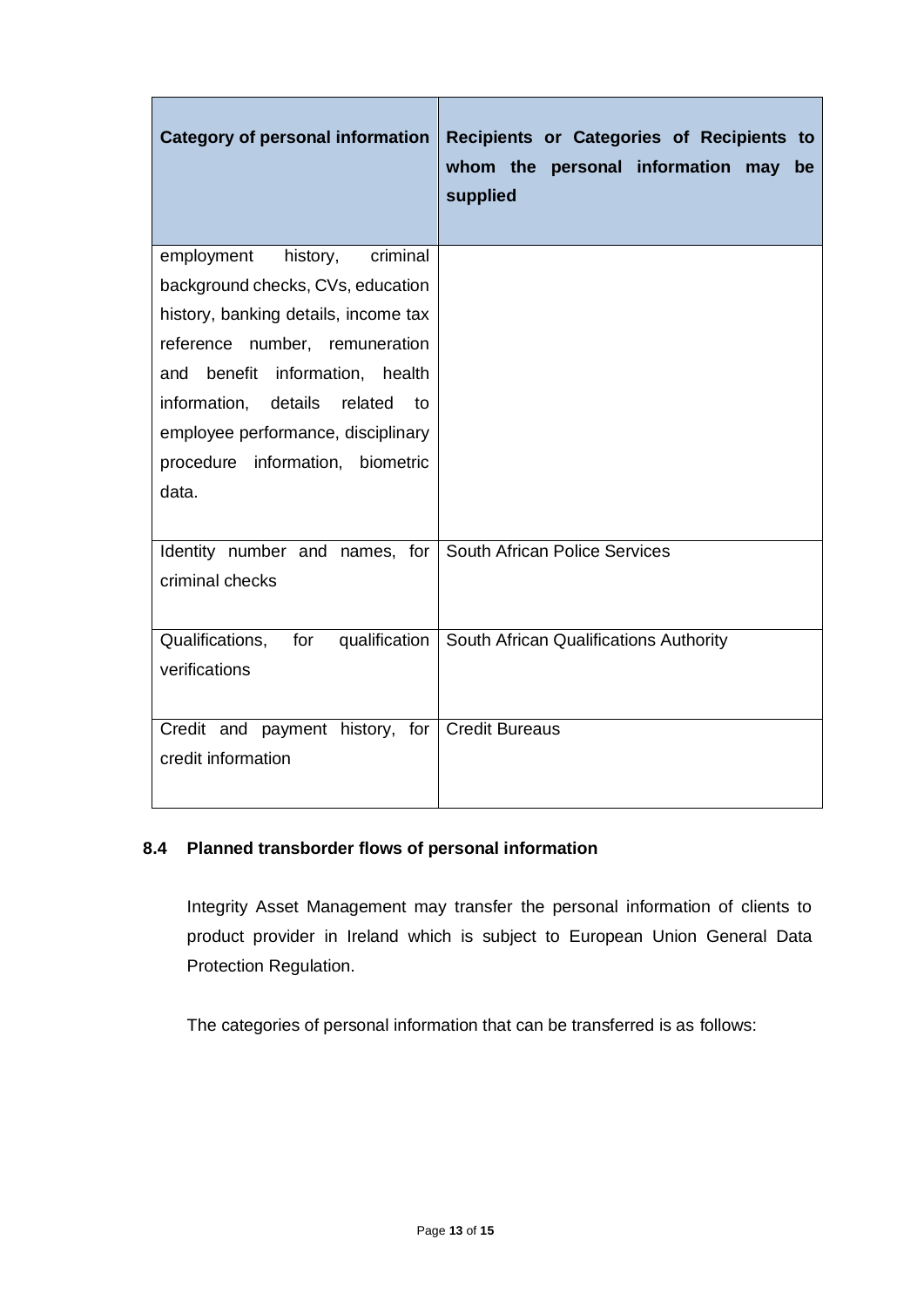| <b>Category of personal information</b> | Recipients or Categories of Recipients to<br>whom the personal information may<br>be<br>supplied |
|-----------------------------------------|--------------------------------------------------------------------------------------------------|
| Client (Individual)                     | Product providers                                                                                |
| Name, surname, identity number or       | Compli-Serve                                                                                     |
| passport number, date of birth, age,    |                                                                                                  |
| citizenship,<br>marital<br>status,      |                                                                                                  |
| telephone numbers, email address,       |                                                                                                  |
| physical and postal addresses,          |                                                                                                  |
| number,<br>financial<br>income tax      |                                                                                                  |
| information, banking information        |                                                                                                  |
| including account numbers, FICA         |                                                                                                  |
| documentation, employment status.       |                                                                                                  |
| Client (Legal entity)                   |                                                                                                  |
| Entity name, registration number,       |                                                                                                  |
| tax-related information,<br>contact     |                                                                                                  |
| details for representatives, banking    |                                                                                                  |
| information<br>including<br>account     |                                                                                                  |
| information,<br>financial<br>numbers,   |                                                                                                  |
| FICA documentation.                     |                                                                                                  |

# **8.5 General description of Information Security Measures to be implemented by the responsible party to ensure the confidentiality, integrity and availability of the information**

Personal Information should be kept secure against the risk of loss, unauthorised access, interference, modification, destruction or disclosure. The Responsible Party is required to secure the integrity of personal information by taking appropriate, reasonable technical and organisational measures to prevent loss, damage, unauthorised access and unlawful access or processing of Personal Information. For this purpose, Integrity Asset Management uses password protection, data encryption and anti-virus software to ensure the confidentiality and integrity of personal information.